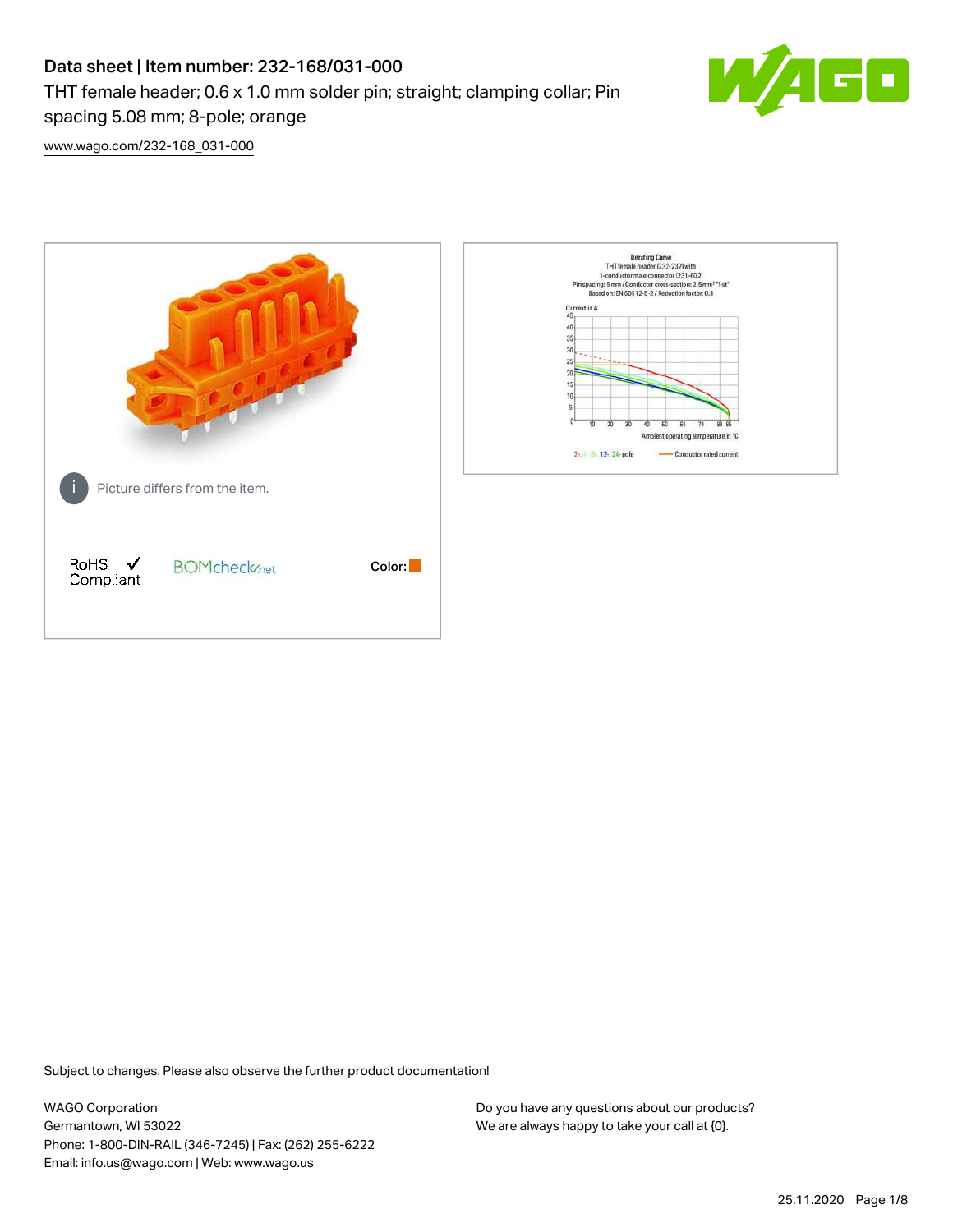



#### Item description

- $\blacksquare$ Horizontal or vertical PCB mounting via straight or angled solder pins
- П For board-to-board and board-to-wire connections
- $\blacksquare$ Touch-proof PCB outputs
- $\blacksquare$ Easy-to-identify PCB inputs and outputs
- $\blacksquare$ With coding fingers

#### Safety information 1:

The MCS - MULTI CONNECTION SYSTEM includes connectors without breaking capacity in accordance with DIN EN 61984. When used as intended, these connectors must not be connected/disconnected when live or under load. The circuit design should ensure header pins, which can be touched, are not live when unmated.

## Data Electrical data

Subject to changes. Please also observe the further product documentation!

WAGO Corporation Germantown, WI 53022 Phone: 1-800-DIN-RAIL (346-7245) | Fax: (262) 255-6222 Email: info.us@wago.com | Web: www.wago.us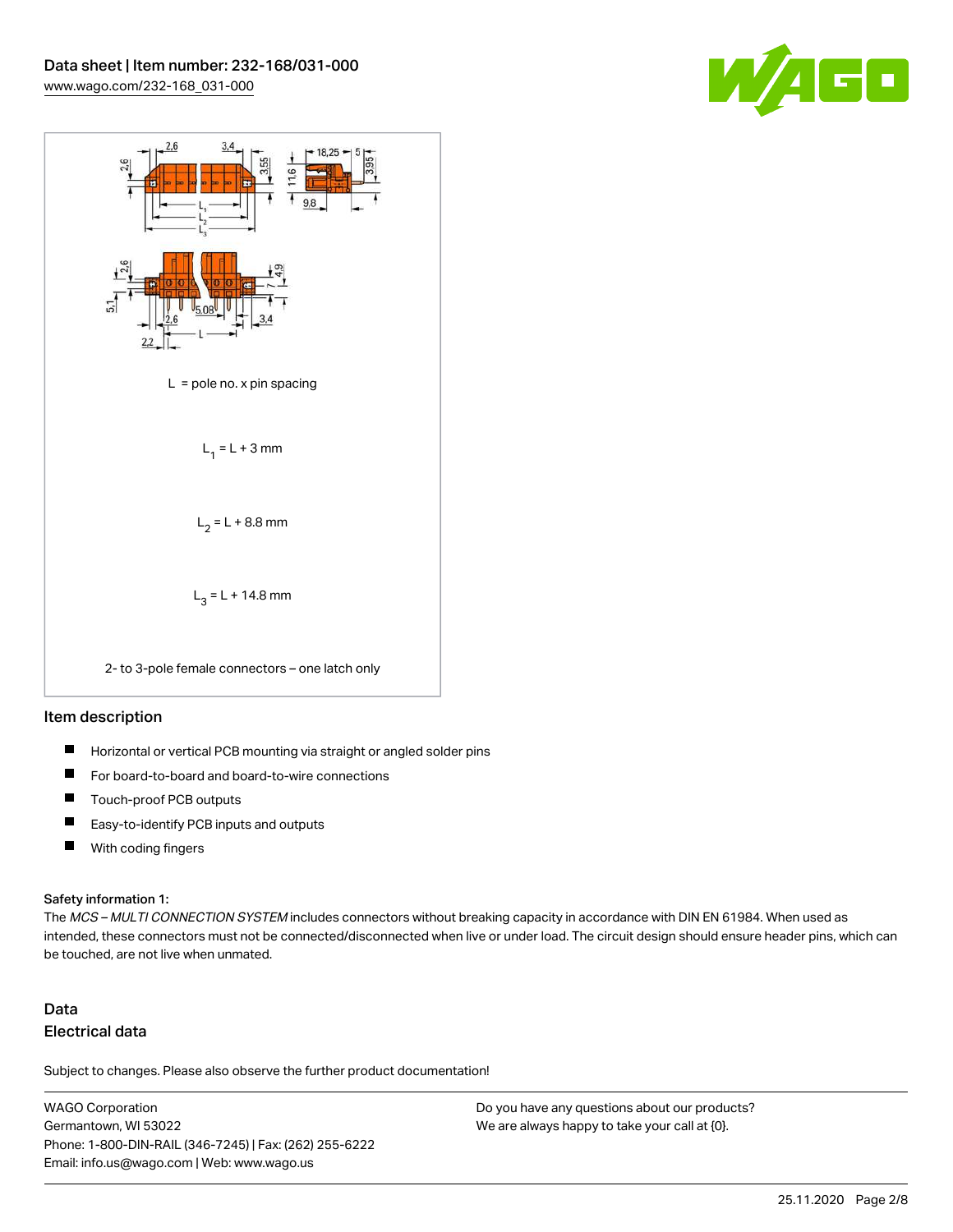

### Ratings per IEC/EN 60664-1

| Ratings per                 | IEC/EN 60664-1                                                        |
|-----------------------------|-----------------------------------------------------------------------|
| Rated voltage (III / 3)     | 320 V                                                                 |
| Rated surge voltage (III/3) | 4 <sub>k</sub> V                                                      |
| Rated voltage (III/2)       | 320 V                                                                 |
| Rated surge voltage (III/2) | 4 <sub>k</sub> V                                                      |
| Nominal voltage (II/2)      | 630 V                                                                 |
| Rated surge voltage (II/2)  | 4 <sub>k</sub> V                                                      |
| Rated current               | 12A                                                                   |
| Legend (ratings)            | $(III / 2)$ $\triangle$ Overvoltage category III / Pollution degree 2 |

### Ratings per UL 1059

| Approvals per                  | UL 1059 |
|--------------------------------|---------|
| Rated voltage UL (Use Group B) | 300 V   |
| Rated current UL (Use Group B) | 15 A    |
| Rated voltage UL (Use Group D) | 300 V   |
| Rated current UL (Use Group D) | 10A     |

### Ratings per UL 1977

| Rated voltage UL 1977 | 600 <sup>V</sup><br>. |
|-----------------------|-----------------------|
| Rated current UL 1977 |                       |

## Ratings per CSA

| Approvals per                   | CSA   |
|---------------------------------|-------|
| Rated voltage CSA (Use Group B) | 300 V |
| Rated current CSA (Use Group B) | 15 A  |
| Rated voltage CSA (Use Group D) | 300 V |
| Rated current CSA (Use Group D) | 10 A  |

### Connection data

| Pole No.                          | 8 |
|-----------------------------------|---|
| Total number of connection points |   |
| Total number of potentials        | o |
| Number of connection types        |   |
| Number of levels                  |   |

Subject to changes. Please also observe the further product documentation!

| <b>WAGO Corporation</b>                                | Do you have any questions about our products? |
|--------------------------------------------------------|-----------------------------------------------|
| Germantown, WI 53022                                   | We are always happy to take your call at {0}. |
| Phone: 1-800-DIN-RAIL (346-7245)   Fax: (262) 255-6222 |                                               |
| Email: info.us@wago.com   Web: www.wago.us             |                                               |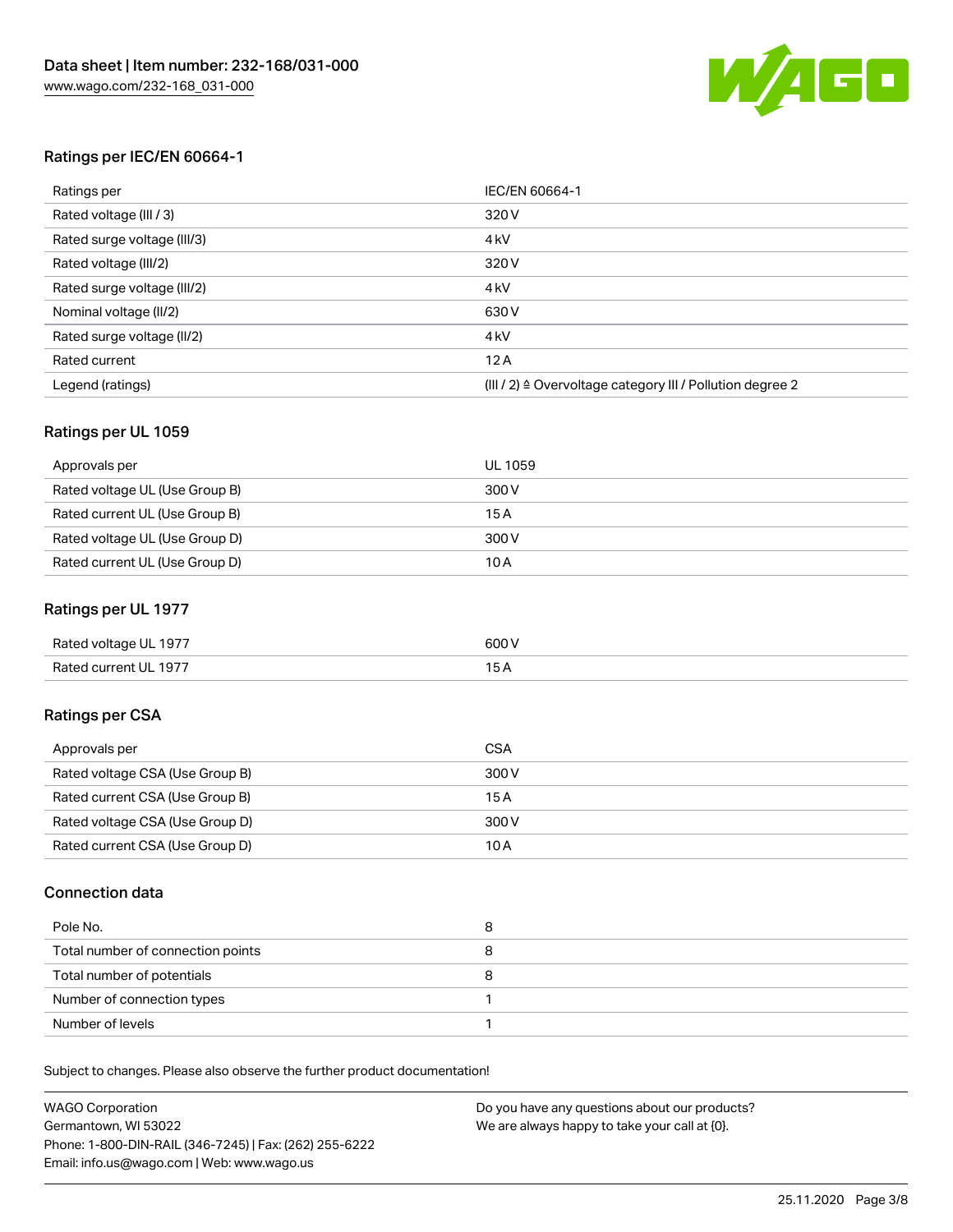

## Physical data

| Pin spacing                          | 5.08 mm / 0.2 inch    |
|--------------------------------------|-----------------------|
| Width                                | 55.44 mm / 2.183 inch |
| Height                               | 23.25 mm / 0.915 inch |
| Height from the surface              | 18.25 mm / 0.719 inch |
| Depth                                | 11.6 mm / 0.457 inch  |
| Solder pin length                    | $5 \,\mathrm{mm}$     |
| Solder pin dimensions                | $0.6 \times 1$ mm     |
| Drilled hole diameter with tolerance | $1.3$ $(+0.1)$ mm     |

## Mechanical data

| Mounting type | Mounting flange       |
|---------------|-----------------------|
| Mounting type | Feed-through mounting |
|               | Panel mounting        |

## Plug-in connection

| Contact type (pluggable connector) | Female connector/socket |
|------------------------------------|-------------------------|
| Connector (connection type)        | for PCB                 |
| Mismating protection               | No                      |
| Mating direction to the PCB        | 90°                     |

### PCB contact

| PCB contact                         | THT                                        |
|-------------------------------------|--------------------------------------------|
| Solder pin arrangement              | over the entire female connector (in-line) |
| Number of solder pins per potential |                                            |

## Material Data

| Color                       | orange           |
|-----------------------------|------------------|
| Material group              |                  |
| Insulation material         | Polyamide (PA66) |
| Flammability class per UL94 | V0               |
| Contact material            | Copper alloy     |
| Contact plating             | tin-plated       |
| Fire load                   | $0.134$ MJ       |
| Weight                      | 7.6g             |

Subject to changes. Please also observe the further product documentation!

| <b>WAGO Corporation</b>                                | Do you have any questions about our products? |
|--------------------------------------------------------|-----------------------------------------------|
| Germantown, WI 53022                                   | We are always happy to take your call at {0}. |
| Phone: 1-800-DIN-RAIL (346-7245)   Fax: (262) 255-6222 |                                               |
| Email: info.us@wago.com   Web: www.wago.us             |                                               |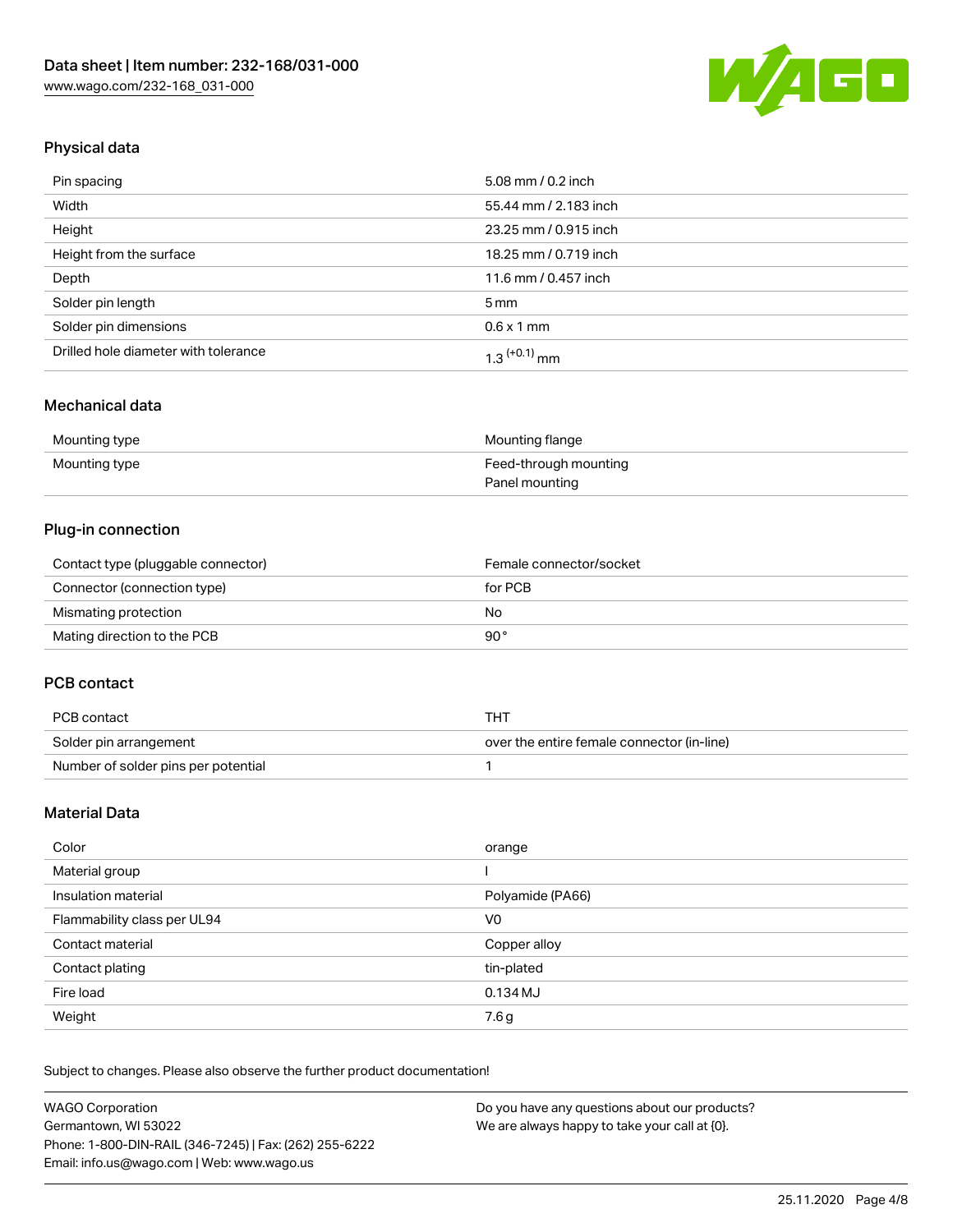

#### Environmental Requirements

| Limit temperature range | -60  +85 °Ր |
|-------------------------|-------------|
|-------------------------|-------------|

#### Commercial data

| Product Group         | 3 (Multi Conn. System) |
|-----------------------|------------------------|
| Packaging type        | <b>BOX</b>             |
| Country of origin     | DE                     |
| <b>GTIN</b>           | 4044918624091          |
| Customs tariff number | 85366990990            |

#### Approvals / Certificates

#### Ship Approvals

|                           |                             |                                 | Certificate |
|---------------------------|-----------------------------|---------------------------------|-------------|
| Logo                      | Approval                    | <b>Additional Approval Text</b> | name        |
| ABS.                      | <b>ABS</b>                  | $\overline{\phantom{0}}$        | $19-$       |
|                           | American Bureau of Shipping |                                 | HG15869876- |
|                           |                             |                                 | <b>PDA</b>  |
|                           |                             |                                 |             |
|                           | <b>BV</b>                   | IEC 60998                       | 11915/D0 BV |
| 蓼                         | Bureau Veritas S.A.         |                                 |             |
|                           |                             |                                 |             |
| <b>BUREAU</b><br>VERITAST |                             |                                 |             |

#### UL-Approvals

| Logo                  | Approval                             | <b>Additional Approval Text</b> | Certificate<br>name |
|-----------------------|--------------------------------------|---------------------------------|---------------------|
| $\boldsymbol{\theta}$ | UL<br>UL International Germany GmbH  | <b>UL 1977</b>                  | E45171              |
| □                     | UR<br>Underwriters Laboratories Inc. | <b>UL 1059</b>                  | E45172<br>sec. 18   |

#### **Counterpart**



#### Item no.231-638

1-conductor male connector; 2.5 mm²; Pin spacing 5.08 mm; 8-pole; 2,50 mm²; orange [www.wago.com/231-638](https://www.wago.com/231-638)

Subject to changes. Please also observe the further product documentation!

WAGO Corporation Germantown, WI 53022 Phone: 1-800-DIN-RAIL (346-7245) | Fax: (262) 255-6222 Email: info.us@wago.com | Web: www.wago.us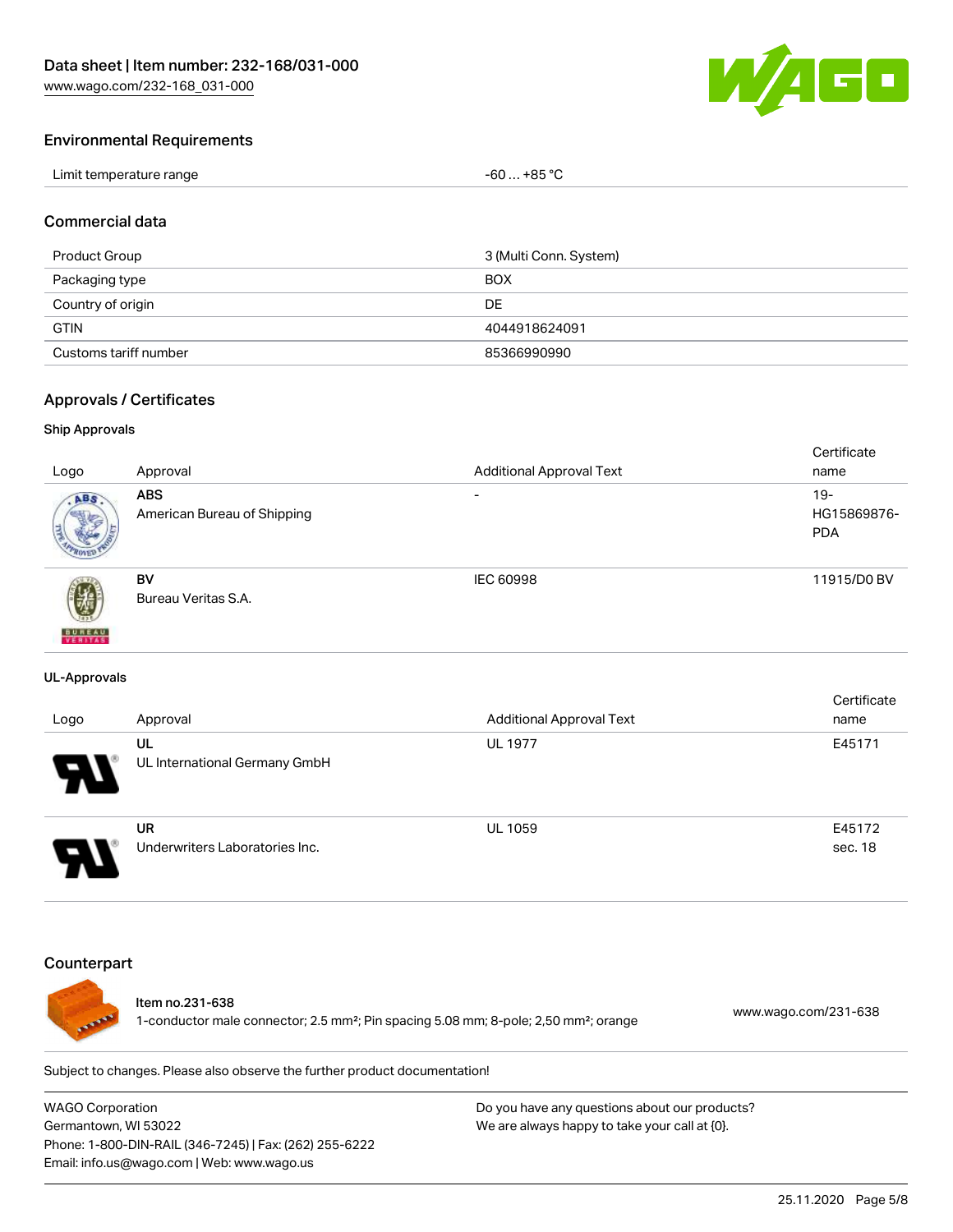

## Compatible products

| check      |                                                                                                                            |                      |
|------------|----------------------------------------------------------------------------------------------------------------------------|----------------------|
|            | Item no.: 210-136<br>Test plug; 2 mm Ø; with 500 mm cable                                                                  | www.wago.com/210-136 |
|            | Item no.: 210-137<br>Test plug; 2.3 mm $\emptyset$ ; with 500 mm cable                                                     | www.wago.com/210-137 |
|            | Item no.: 231-661<br>Test plugs for female connectors; for 5 mm and 5.08 mm pin spacing; 2,50 mm <sup>2</sup> ; light gray | www.wago.com/231-661 |
| assembling |                                                                                                                            |                      |
|            | Item no.: 231-194<br>Self-tapping screw; B 2.2x13, fixing hole 1.8 mm Ø                                                    | www.wago.com/231-194 |
|            | Item no.: 231-195<br>Screw with nut; M2x12; for fixing element                                                             | www.wago.com/231-195 |
|            | Item no.: 231-295<br>Screw with nut                                                                                        | www.wago.com/231-295 |

## Downloads Documentation

## Additional Information

Phone: 1-800-DIN-RAIL (346-7245) | Fax: (262) 255-6222

Email: info.us@wago.com | Web: www.wago.us

| Technical explanations                                                                                                                                                 | Apr 3, 2019                                      | pdf<br>3.6 MB | Download |
|------------------------------------------------------------------------------------------------------------------------------------------------------------------------|--------------------------------------------------|---------------|----------|
| <b>CAD files</b>                                                                                                                                                       |                                                  |               |          |
| CAD data                                                                                                                                                               |                                                  |               |          |
| 2D/3D Models 232-168/031-000                                                                                                                                           |                                                  | <b>URL</b>    | Download |
| <b>CAE</b> data                                                                                                                                                        |                                                  |               |          |
| EPLAN Data Portal 232-168/031-000                                                                                                                                      |                                                  | <b>URL</b>    | Download |
| ZUKEN Portal 232-168/031-000                                                                                                                                           |                                                  | <b>URL</b>    | Download |
| <b>PCB Design</b>                                                                                                                                                      |                                                  |               |          |
| Symbol and Footprint 232-168/031-000                                                                                                                                   |                                                  | URL           | Download |
| CAx data for your PCB design, consisting of "schematic symbols and PCB footprints",<br>allow easy integration of the WAGO component into your development environment. |                                                  |               |          |
| Subject to changes. Please also observe the further product documentation!                                                                                             |                                                  |               |          |
| <b>WAGO Corporation</b>                                                                                                                                                | Do you have any questions about our products?    |               |          |
| Germantown, WI 53022                                                                                                                                                   | We are always happy to take your call at $[0]$ . |               |          |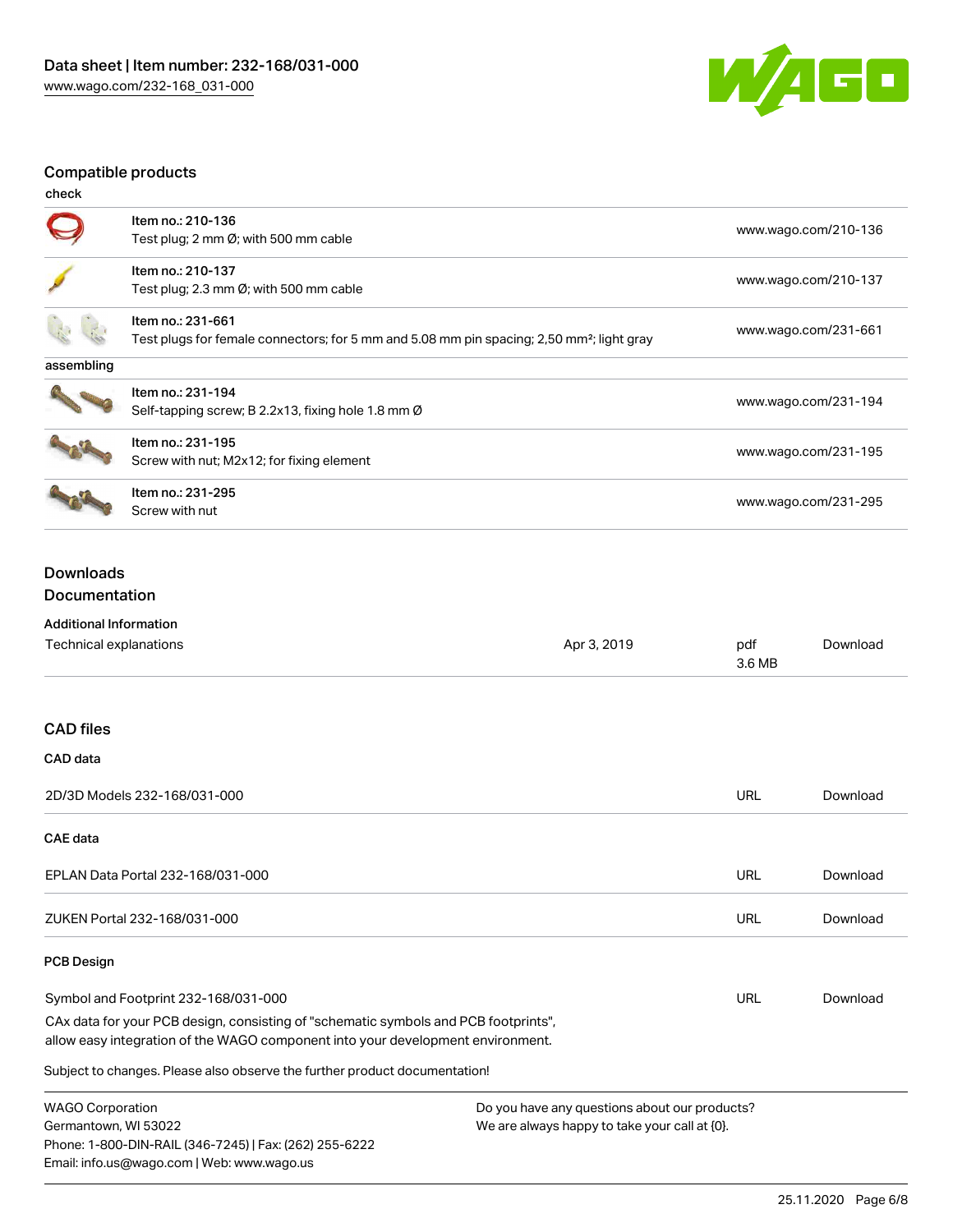#### Supported formats:

- $\blacksquare$ Accel EDA 14 & 15
- $\blacksquare$ Altium 6 to current version
- $\blacksquare$ Cadence Allegro
- $\blacksquare$ **DesignSpark**
- $\blacksquare$ Eagle Libraries
- $\blacksquare$ KiCad
- $\blacksquare$ Mentor Graphics BoardStation
- $\blacksquare$ Mentor Graphics Design Architect
- $\blacksquare$ Mentor Graphics Design Expedition 99 and 2000
- $\blacksquare$ OrCAD 9.X PCB and Capture
- $\blacksquare$ PADS PowerPCB 3, 3.5, 4.X, and 5.X
- $\blacksquare$ PADS PowerPCB and PowerLogic 3.0
- $\blacksquare$ PCAD 2000, 2001, 2002, 2004, and 2006
- $\blacksquare$ Pulsonix 8.5 or newer
- $\blacksquare$ STL
- 3D STEP П
- $\blacksquare$ TARGET 3001!
- $\blacksquare$ View Logic ViewDraw
- $\blacksquare$ Quadcept
- Zuken CadStar 3 and 4  $\blacksquare$
- Zuken CR-5000 and CR-8000 П

PCB Component Libraries (EDA), PCB CAD Library Ultra Librarian

#### Installation Notes

Application

Subject to changes. Please also observe the further product documentation!

WAGO Corporation Germantown, WI 53022 Phone: 1-800-DIN-RAIL (346-7245) | Fax: (262) 255-6222 Email: info.us@wago.com | Web: www.wago.us